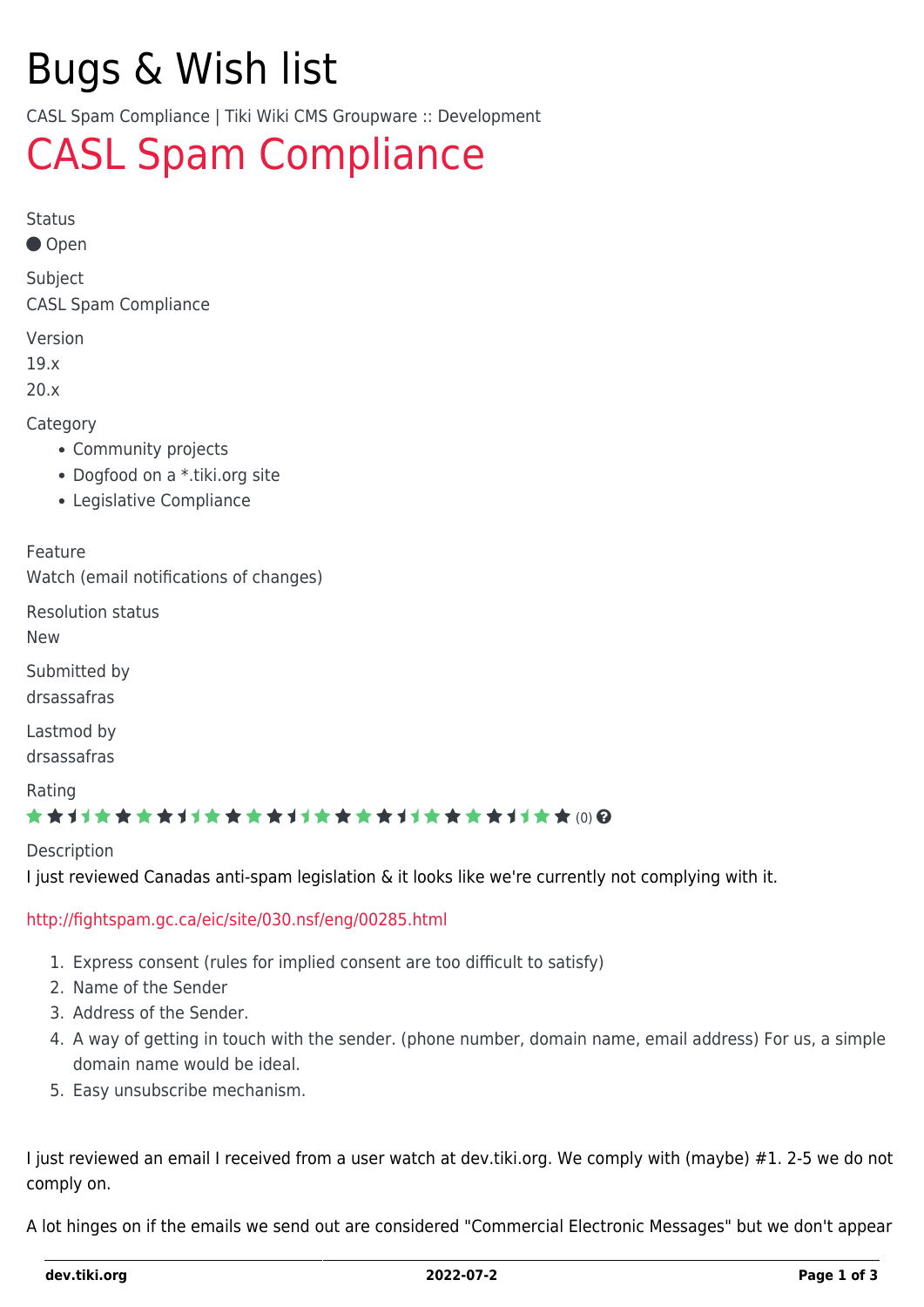to fall in the exception list, so I'm guessing that means almost all our messages are considered CES, including watches.

There is implied and also explicit consent. It looks like most of our emails are explicit concent emails, so that makes things easier. However if no specific action was taken to request an email, it falls in "implied consent" and there is a 2-year limitation on this clause. That would be a lot of work to program, so I suggest that we place a line in our Terms and Conditions that states that we may send occasional emails, and require them to agree to these upon registration. This would seem to cover our basis in making a strong case for explicit consent. The onus is upon us to prove that explicit consent has been granted. The empty toggle box concent is mentioned as "acceptable" under these regulations.

Now that we have explicit consent (and can prove it) we need to comply with the required information in an email. For Tiki already has the name and domain name, but perhaps we need a field for the business address in the preferences somewhere.

We also need an "easy unsubscribe mechanism" so if someone creates a "user watch" we need to include a link to an unsubscribe page. Or a page that unsubscribes them. I'm sure we already have this within tiki, we just need to generate the link and include it in user watches, and other emails.

It would also be nice if we had some generic compliance built into Tiki. So the solution taken is not specific to \*.tiki.org and everyone else needs to come up with there own solution. More and more legislation is playing a larger role in how business on the net is conducted.

I would love to see a generic feature in Tiki called something like Terms, Conditions & Privacy Policy. Where terms, conditions and privacy policy can be (almost) auto generated based on selected options. This then could be integrated into the user registration form as part of the standard process.

Importance 9 Easy to solve? 7 Priority 63 Demonstrate Bug (Tiki 19+) Please demonstrate your bug on show2.tikiwiki.org Version: trunk ▼ [Create show2.tikiwiki.org instance](#page--1-0) Ticket ID 6912 Created Sunday 11 November, 2018 16:05:23 GMT-0000 by drsassafras LastModif Sunday 11 November, 2018 16:05:23 GMT-0000